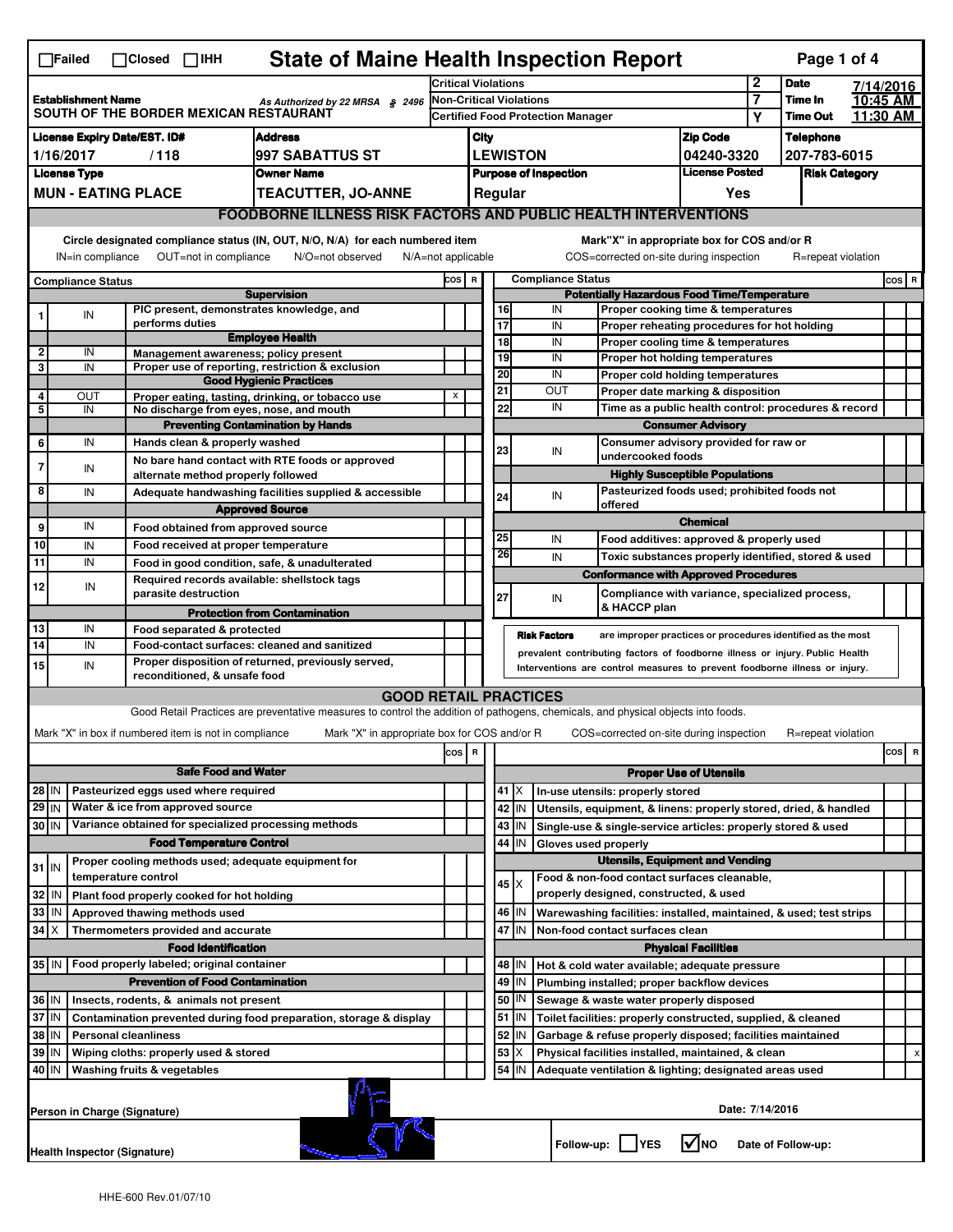|                                                                                               | Page 2 of 4 |  |                                 |                          |                                |                                  |  |  |  |
|-----------------------------------------------------------------------------------------------|-------------|--|---------------------------------|--------------------------|--------------------------------|----------------------------------|--|--|--|
| <b>Establishment Name</b><br>SOUTH OF THE BORDER MEXICAN RESTAURANT                           |             |  | As Authorized by 22 MRSA § 2496 | 7/14/2016<br><b>Date</b> |                                |                                  |  |  |  |
| <b>License Expiry Date/EST. ID#</b><br><b>Address</b><br>997 SABATTUS ST<br>1/16/2017<br>/118 |             |  | City / State<br><b>LEWISTON</b> | MЕ                       | <b>Zip Code</b><br>104240-3320 | <b>Telephone</b><br>207-783-6015 |  |  |  |
| <b>Temperature Observations</b>                                                               |             |  |                                 |                          |                                |                                  |  |  |  |
| Location<br>Temperature                                                                       |             |  |                                 | <b>Notes</b>             |                                |                                  |  |  |  |



**Health Inspector (Signature)** 



**Date: 7/14/2016**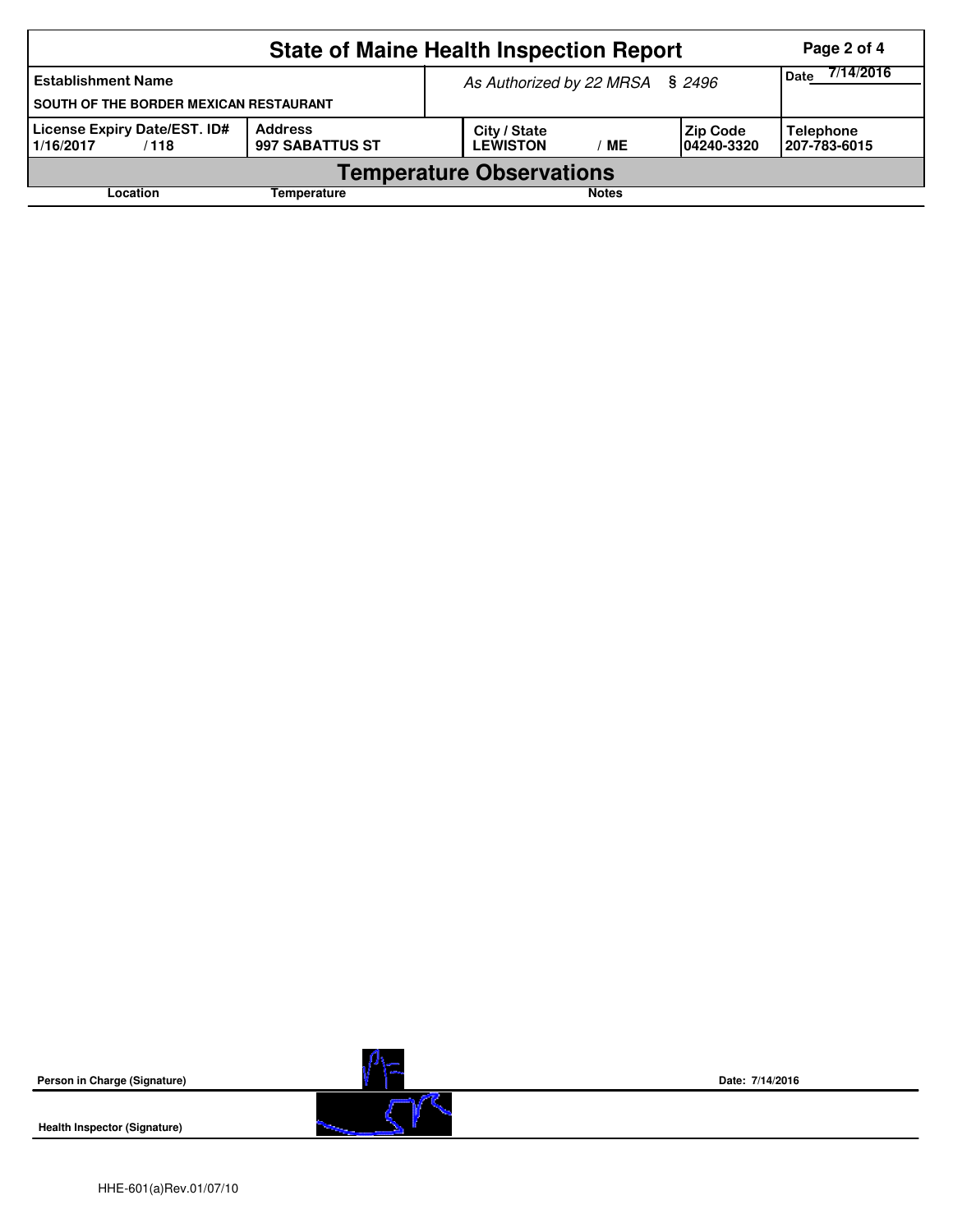| <b>State of Maine Health Inspection Report</b>                                                                                                                                                                                                             |                                                                                                                    |                                 |           |                               |                   |  |  |  |  |
|------------------------------------------------------------------------------------------------------------------------------------------------------------------------------------------------------------------------------------------------------------|--------------------------------------------------------------------------------------------------------------------|---------------------------------|-----------|-------------------------------|-------------------|--|--|--|--|
| <b>Establishment Name</b>                                                                                                                                                                                                                                  |                                                                                                                    |                                 |           |                               | 7/14/2016<br>Date |  |  |  |  |
| SOUTH OF THE BORDER MEXICAN RESTAURANT                                                                                                                                                                                                                     |                                                                                                                    |                                 |           |                               |                   |  |  |  |  |
| License Expiry Date/EST. ID#<br>1/16/2017<br>/118                                                                                                                                                                                                          | <b>Address</b><br>997 SABATTUS ST                                                                                  | City / State<br><b>LEWISTON</b> | <b>ME</b> | <b>Zip Code</b><br>04240-3320 |                   |  |  |  |  |
| <b>Observations and Corrective Actions</b>                                                                                                                                                                                                                 |                                                                                                                    |                                 |           |                               |                   |  |  |  |  |
| Violations cited in this report must be corrected within the time frames below, or as stated in sections<br>8-405.11 and 8-406.11 of the Food Code                                                                                                         |                                                                                                                    |                                 |           |                               |                   |  |  |  |  |
| 4: 2-401.11: C: Food employee is eating, drinking, or using any tobacco where the contamination of exposed FOOD; clean EQUIPMENT, UTENSILS,<br>and LINENS; unwrapped SINGLE-SERVICE and SINGLE-USE ARTICLES; or other items needing protection can result. |                                                                                                                    |                                 |           |                               |                   |  |  |  |  |
| <b>INSPECTOR NOTES: drinks must have cover and straw-cos</b>                                                                                                                                                                                               |                                                                                                                    |                                 |           |                               |                   |  |  |  |  |
|                                                                                                                                                                                                                                                            | 21: 3-501.17.(D): C: Date marking system used at the Eating Establishment does not meet the criteria list in code. |                                 |           |                               |                   |  |  |  |  |
| INSPECTOR NOTES: need date marking procedure                                                                                                                                                                                                               |                                                                                                                    |                                 |           |                               |                   |  |  |  |  |
| 34: 4-203.12.(A): N: Ambient air and/or water temperature measuring device not accurate. (Scaled Celsius and Fahrenheit)                                                                                                                                   |                                                                                                                    |                                 |           |                               |                   |  |  |  |  |
| <b>INSPECTOR NOTES: need thermometers all coolers</b>                                                                                                                                                                                                      |                                                                                                                    |                                 |           |                               |                   |  |  |  |  |
| 41: 3-304.12: N: Improper between-use storage of in-use utensils.                                                                                                                                                                                          |                                                                                                                    |                                 |           |                               |                   |  |  |  |  |
| INSPECTOR NOTES: tongs must be held in hot water of at least 135 or above(storage of)                                                                                                                                                                      |                                                                                                                    |                                 |           |                               |                   |  |  |  |  |
| 45: 4-204.12: N: Equipment openings, closures and deflectors are improperly designed and constructed.                                                                                                                                                      |                                                                                                                    |                                 |           |                               |                   |  |  |  |  |
| INSPECTOR NOTES: replace split door seals sandwich bar                                                                                                                                                                                                     |                                                                                                                    |                                 |           |                               |                   |  |  |  |  |
| 53: 6-101.11.(A): N: Indoor surfaces are not properly constructed as to be smooth, durable, and easily cleanable or constructed of nonabsorbent material<br>in areas of moisture.                                                                          |                                                                                                                    |                                 |           |                               |                   |  |  |  |  |
| INSPECTOR NOTES: repair edge of handsink bare wood                                                                                                                                                                                                         |                                                                                                                    |                                 |           |                               |                   |  |  |  |  |
| 53: 6-201.11: N: Floors, walls, and ceilings are not smooth and easily cleanable.                                                                                                                                                                          |                                                                                                                    |                                 |           |                               |                   |  |  |  |  |
| INSPECTOR NOTES: replace missing floor tiles                                                                                                                                                                                                               |                                                                                                                    |                                 |           |                               |                   |  |  |  |  |
| 53: 6-201.13.(A): N: Floor and wall junctures are not enclosed and sealed.                                                                                                                                                                                 |                                                                                                                    |                                 |           |                               |                   |  |  |  |  |
| INSPECTOR NOTES: replace missing cove base                                                                                                                                                                                                                 |                                                                                                                    |                                 |           |                               |                   |  |  |  |  |
| 53: 6-501.12: N: The physical facilities are not clean.                                                                                                                                                                                                    |                                                                                                                    |                                 |           |                               |                   |  |  |  |  |
| INSPECTOR NOTES: clean heat radiator-clean floors back of equipment                                                                                                                                                                                        |                                                                                                                    |                                 |           |                               |                   |  |  |  |  |
|                                                                                                                                                                                                                                                            |                                                                                                                    |                                 |           |                               |                   |  |  |  |  |
|                                                                                                                                                                                                                                                            |                                                                                                                    |                                 |           |                               |                   |  |  |  |  |
|                                                                                                                                                                                                                                                            |                                                                                                                    |                                 |           |                               |                   |  |  |  |  |
|                                                                                                                                                                                                                                                            |                                                                                                                    |                                 |           |                               |                   |  |  |  |  |
|                                                                                                                                                                                                                                                            |                                                                                                                    |                                 |           |                               |                   |  |  |  |  |
| Person in Charge (Signature)                                                                                                                                                                                                                               |                                                                                                                    |                                 |           | Date: 7/14/2016               |                   |  |  |  |  |
| <b>Health Inspector (Signature)</b>                                                                                                                                                                                                                        |                                                                                                                    |                                 |           |                               |                   |  |  |  |  |